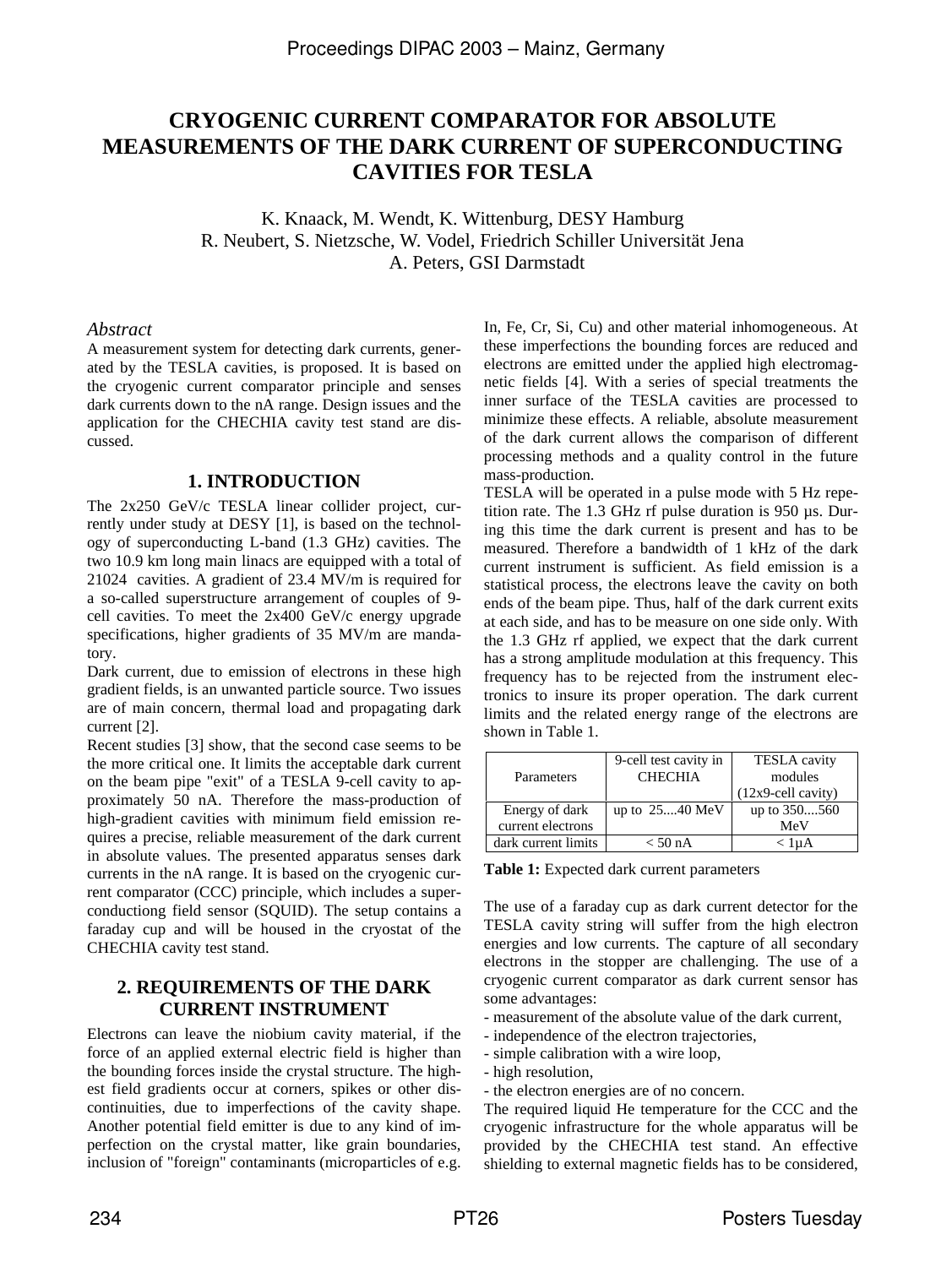because the CCC detector measures the magnetic field of the dark current. At GSI Darmstadt a CCC detector system has demonstrated its excellent capabilities to measure ion currents in the extraction beam line of the heavy ion synchrotron [5].

## **3. PRINCIPLE OF THE CRYOGENIC CURRENT COMPARATOR (CCC)**

A CCC is mainly composed of a superconducting pickup coil, a highly effective superconducting shield, and a high performance SQUID measurement system (Fig. 1):

In principle, the CCC, first developed by Harvey in 1972, is a non-destructive method to compare two currents  $I_1$  and  $I_2$  (see Fig. 1) with the high precision of a SQUID. For that reason, the two currents are fed into a superconducting tube with a special



**Fig.1: Principle of the Cryogenic Current Comparator**

pick-up coil as antenna. Using a meander-shaped flux transducer only the azimuthal magnetic field comonents which are proportional to the currents in the wires will be sensed by the SQUID. All other field components are strongly suppressed. A more detailed description can be found in [5].

# **4. THE CHECHIA CCC DESIGN**

The dark current CCC design is realized as co-operation of DESY, FSU and GSI. The instrument will be placed in the CHECHIA cavity test stand and operates at 4.2 K.

### *4.1 Pickup Coil*

A single turn pickup coil is formed as superconducting niobium toroid with a slot around the circumference. It contains a VITROVAC 6025-F core (Vacuumschmelze GmbH, Hanau, Germany) providing high permeability and low noise even at liquid helium temperatures. The material inhomogeneities of the core are averaged by complete encapsulation of a toroidal niobium coil.

### *4.2 Shielding Aspects*

The resolution of the CCC is reduced if the toriodal pickup coil operates in presence of external magnetic fields. As external fields are in practice unavoidable, an effective shielding has to be applied. A circular meandershaped shielding structure ("ring cavities", Fig. 2) is able to pass the azimuthal magnetic fields of the dark current, while strong attenuating non-azimuthal field components. Using a superconductive shielding material like niobium leads to an ideal diamagnetic conductor, which implies the vanishing of all normal components of the magnetic fields at the superconductive surface. The attenuation characteristics of CCC shieldings were analyzed analytic

in great detail [6-8]. Applied to the shielding of the proposed TESLA CCC with a inner radius of 69.0 mm, an outer radius of 112 mm, 14 "ring cavities" and a meander slot width of 0.5 mm an attenuation factor of approximately 120 dB for transverse, nonazimuthal magnetic field components is estimated. This result is based on the superposition of the analytic results for the different



**Figure 2: Schematic view of magnetic shielding, pickup coil and SQUID system**

shielding substructures, here: coaxial cylinders and "ring cavities" (shown in [9]).

A numerical analysis was set up for verification. To compare with the analytic computations, first the numerical approach on the coaxial cylinders was tested. A pill box cavity was used to apply external fields of first order (magnetic dipole). In this way it was possible to use the MAFIA eigenmodesolver E in simple 2D  $r<sub>z</sub>$ -coordinates, analyzing the dipole modes. For a ratio  $r_a/r_i = 1.1$  the analytic result of [6] could be verified to a few percent (radial components of the magnetic fields of the first eigenmode). Applying this numerical method to the actual shielding structure gives a minimum attenuation of 94 dB, which seems to be more realistic.

The same numerical method was used to study the shielding efficiency at rf. Now TM monopole modes are excited, which apply the same azimuthal fields as the dark current. The attenuation through the shielding structure at frequencies > 900 MHz is very high. It is in the negligible range of 200 dB. This gives confidence, that the strong 1.3 GHz component will be suppressed sufficiently.

# *4.3 SQUID Measurement System*

The key component of the CCC is a high performance SQUID system developed and manufactured at the FSU Jena. A detailed description of the functional principle of the SQUID measurement system is given in [5].

In a DC coupled feedback loop, the field of the dark current to be measured is compensated at the SQUID by an external magnetic field provided from the SQUID electronics (Fig. 3). Both the SQUID input coil and the pickup coil form a closed superconducting loop so that the CCC is able to detect DC currents. Using a modulation frequency of 307.2 kHz results in a bandwidth of about 70 kHz. Thus, it will be possible to characterize the pulse shape of the dark current beam (950 µs pulse length, 5 Hz repetition rate) which is overlayed by the RF structure applied to the cavities. Currently the SQUID measurement system is ready for use. The first measurements with all special cabling and feedthroughs were successfully done and a current system sensitivity of 167 nA/ $\Phi_0$